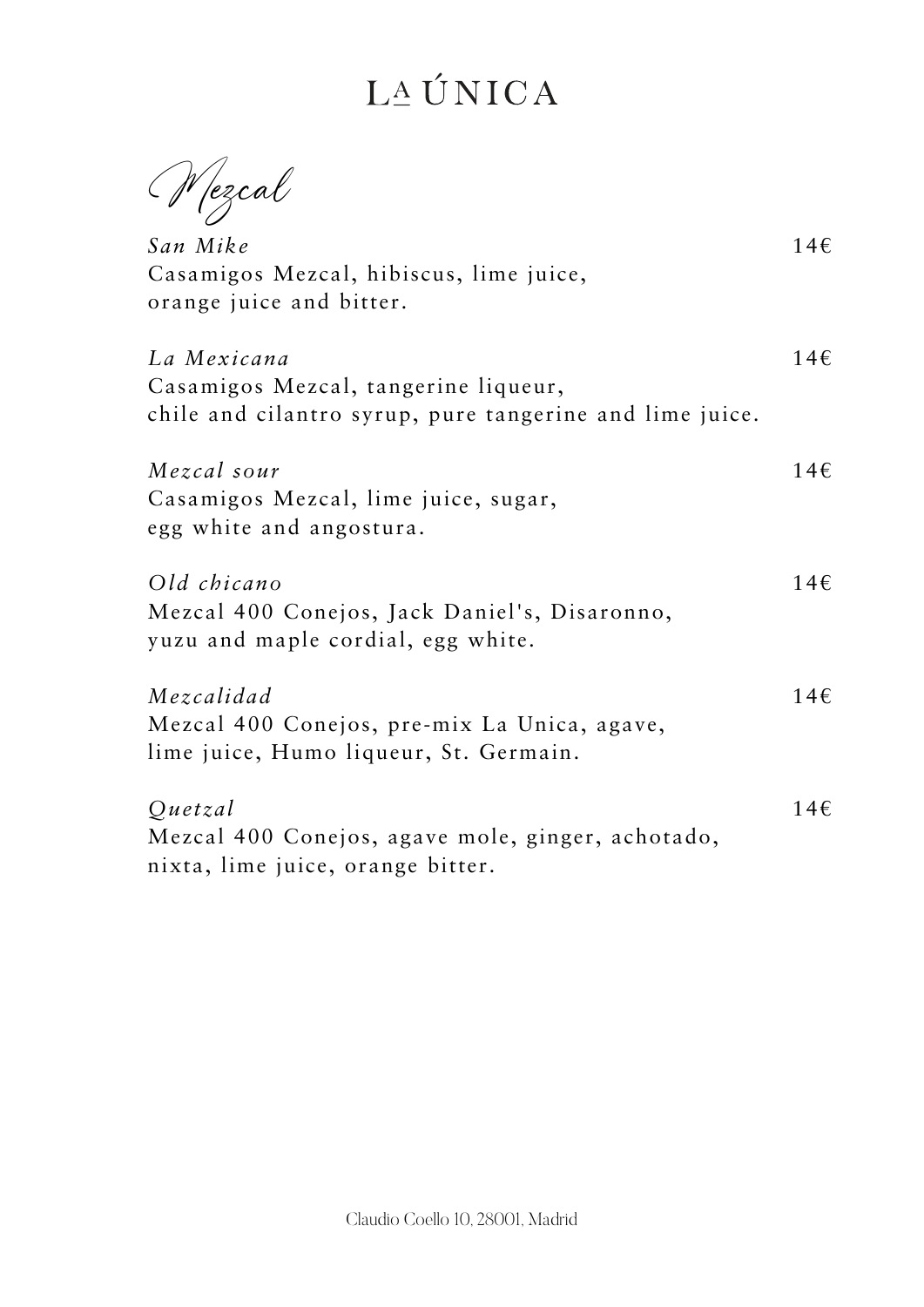From the house

*Mango Nº5* Grey Goose, oregano infusion, St. German, lime juice, spicy mango syrup, tabasco, jalapeño, mango curry foam. 14€

*Polanco* Bombay Bramble, Italicus, lime juice, raspberry puree, bitter chocolate and egg white. 14€

*Rio Zacapa* Zacapa, pineapple infusion, lime juice, grapefruit juice, Chartreause verde, Falernum and guava. 14€

*Fiero Royal* Martini Fiero, St. Germain, cava and grapefruit soda. 10€

#### *Gentleman*

*Mexiterranea* Tanqueray Nº10, cucumber and thyme infusion, Ancho Reyes verde, lime juice, pear puree, chapulin salt and grapefruit Bitter. 14€

Johnnie Walker Gold Label, Chartreause amarillo, mint, ginger syrup, ginger ale and lime juice.

*Gringo* Bulleit Bourbon, Abasolo, lime juice, cinnamon syrup, apple puree and egg white. 14€

Claudio Coello 10, 28001, Madrid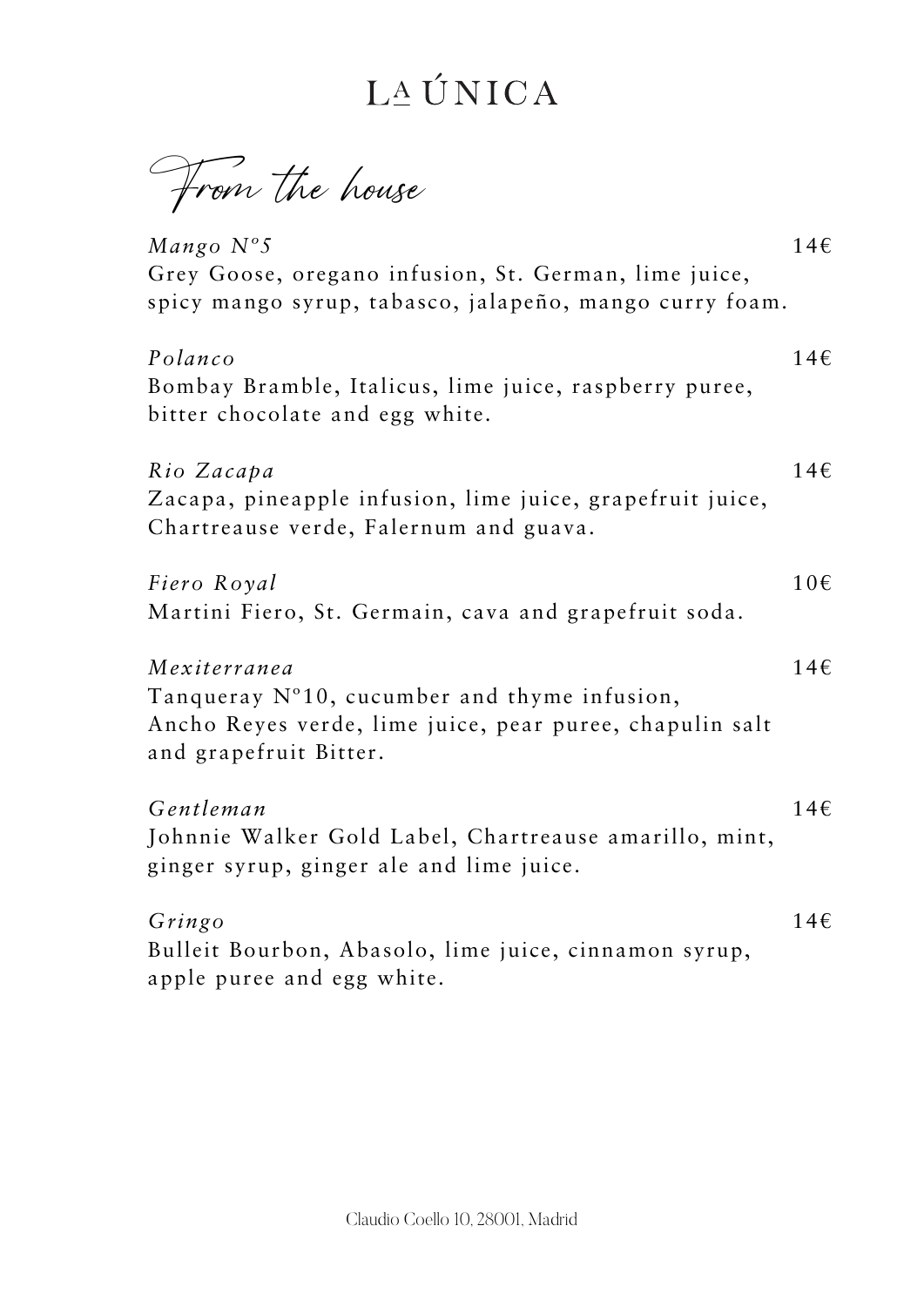Tequila

*Margaritas* Classic. Tamarind. Spicy. Mango enchilado.

#### *Palomita*

Don Julio white, infusion of rosemary and citronella, Nixta, white chocolate, lime juice, grapefruit juice and grapefruit soda.

*Mariachi* Don Julio white, coriander infusion, Ancho Reyes red, spicy mashed banana and lime juice. 14€

14€



*House Vermouth.* Unique blend by Martín reserva.

*Martini Reserva Rubino.*

*Izaguirre Vermouth.*

*Antica formula.*

5,50€

7,00€

6,50€

6,50€

Claudio Coello 10, 28001, Madrid